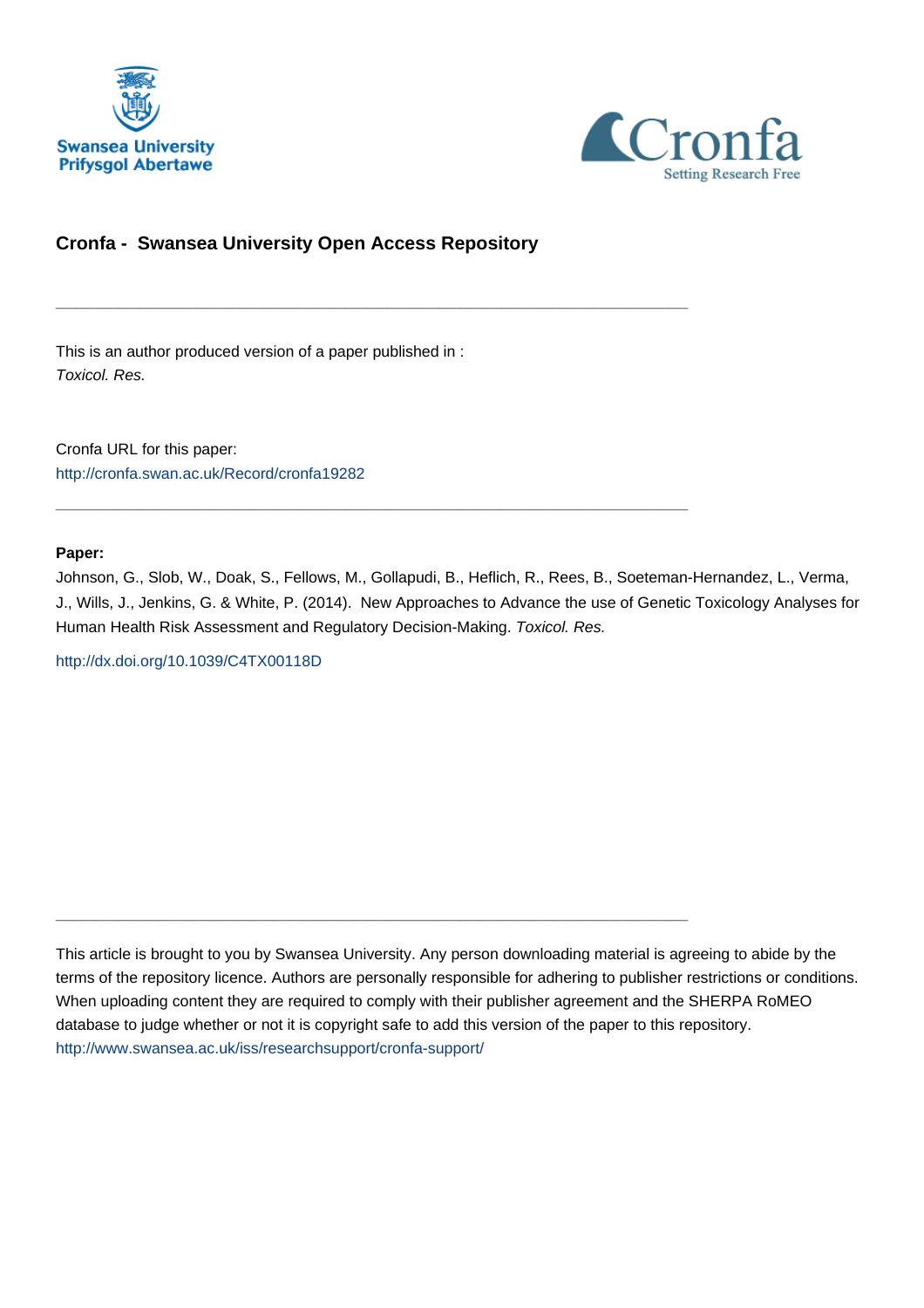# **New Approaches to Advance the use of Genetic Toxicology Analyses for Human Health Risk Assessment**

<sup>a</sup>George E. Johnson; <sup>b</sup>Wout Slob, <sup>a</sup>Shareen Doak, <sup>c</sup>Mick Fellows, <sup>d</sup>Bhaskar Gollapudi, <sup>e</sup>Robert H. Heflich, <sup>a</sup>Ben Rees, <sup>b</sup>Lya G. Soeteman-Hernández, <sup>a</sup>Jatin Verma, <sup>a</sup>John Wills, <sup>a</sup>Gareth Jenkins, <sup>f</sup>Paul White,

<sup>a</sup>College of Medicine, Institute of Life Science, Swansea University, Swansea, UK. E-mail: g.johnson@swansea.ac.uk; Tel: +44 (0)1792 295158 <sup>6</sup>Center for Health Protection, National Institute for Public Health and the Environment (RIVM), Bilthoven, Netherlands c Discovery Safety, AstraZeneca, Cambridge, UK <sup>d</sup>Center for Toxicology and Mechanistic Biology, Exponent, Midland, Michigan, USA <sup>e</sup>National Centre for Toxicological Research, U.S. Food and Drug Administration, Jefferson, Arkansas, USA financial Hoalth Sciences and Research Burgey, Hoalthy Environments and Consumer Sefety Branch Environmental Health Sciences and Research Bureau, Healthy Environments and Consumer Safety Branch, Health Canada, Ottawa, Canada

#### **Abstract:**

Genetic toxicology testing has a crucial role in the safety assessment of new and existing substances of societal value by reducing/eliminating human exposure to potential somatic and germ cell mutagens. Genetic toxicology assays have historically been used in a qualitative manner to arrive at the binary decision of 'yes' or 'no' with regards to the mutagenic potential. However, the field is currently at a crossroads, with new methods being developed and new proposals being made to use genetic toxicity data in a more quantitative manner. Technological advances have made it possible to perform high-content, high-throughput and high-precision analysis to increase the number of "scored" events leading to increased statistical precision of the endpoint under evaluation. Automated flow cytometry and image analysis are providing significant advantages for the evaluation of gene mutations as well as cytogenetic damage both *in vitro* and *in vivo*. In addition, statistical methods such as the benchmark dose (BMD) approach can be used to identify point of departure (PoD) metrics for use in human health risk assessments, including estimation of reference dose (RfD) and margins of exposure (MOE) from *in vivo* data. Here we provide new data to compare different *in vitro* micronucleus approaches, observing that the flow based assay performs very well in defining a PoD for methyl methanesulfonate. We also present reanalysis of published *in vivo Pig-a* gene mutation data, to show how covariate analysis increases precision and reduces the effects of outliers when defining BMD values. Furthermore, we show how *in vivo* BMD metrics can be used to define RfD values, and then provide comparisons to other human exposure limit values such as permitted daily exposure (PDE). Finally, the principles of empirical correlation using BMD metrics are presented, with methods for derivation of BMD values for endpoint B, when using data from only endpoint A. These developments are opening the possibility of genetic toxicity data being used as an apical endpoint to define negligible risk in human health risk assessments. Expert groups consisting of stakeholders representing academia, industry and the government are now developing guidance on transforming genetic toxicology testing from a qualitative to a quantitative science, keeping in mind the 3R principles of animal welfare.

<sup>†</sup> The opinions and recommendations expressed in this publication are those of the authors, and do not necessarily reflect those of the institutions with which they may be affiliated. The information in these materials is not a formal dissemination of information by the U.S. Food and Drug Administration and does not represent agency position or policy.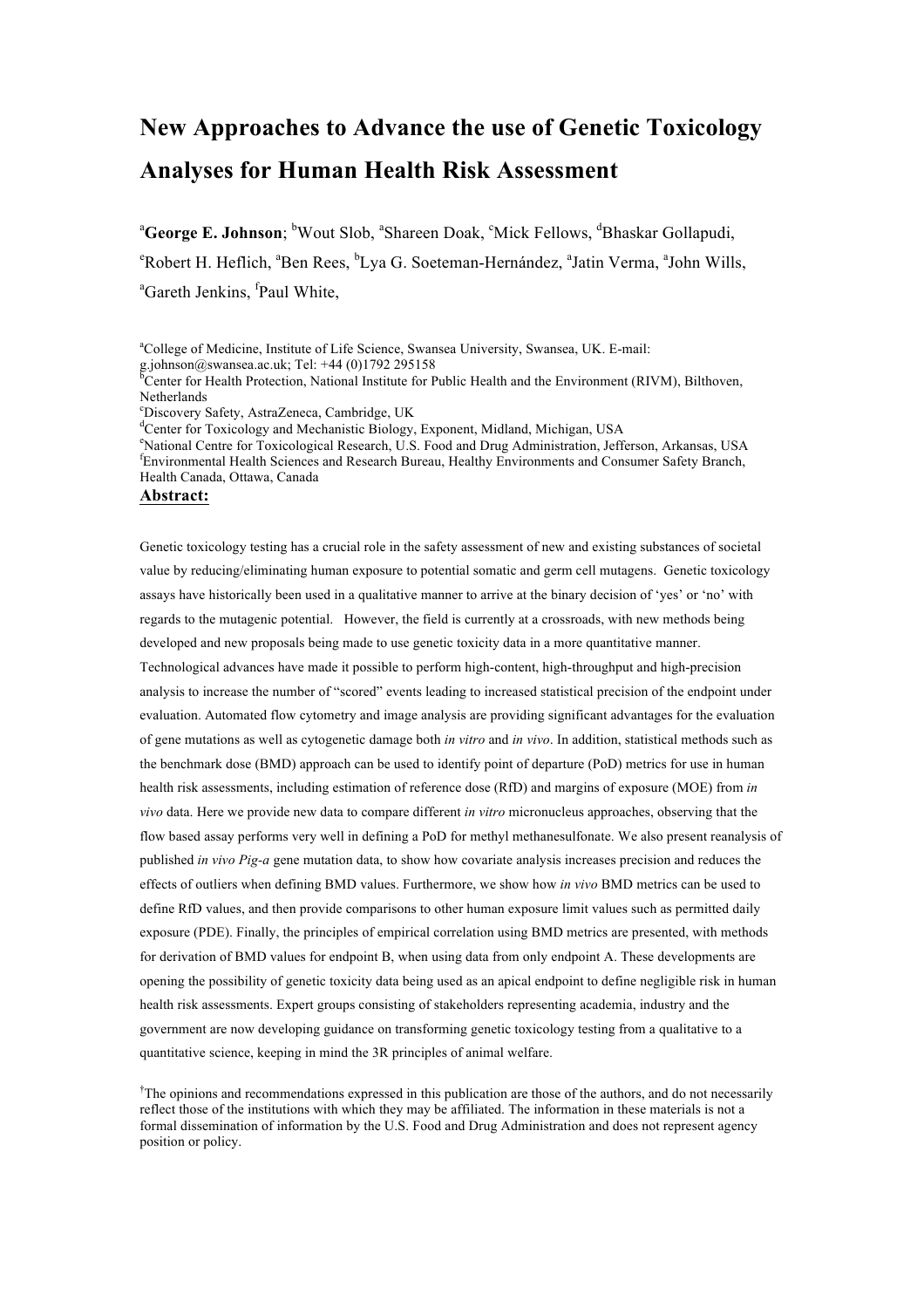#### **Introduction:**

Recent studies have highlighted the limitations of assays currently used in genetic toxicology, as well as opportunities for improvement<sup>1-5</sup>. Of particular concern has been the sensitivity and specificity of the assays, which reflect their ability to correctly identify substances that experimentally induce cancer and/or germ cell mutations. In addition, genetic toxicity data have traditionally been used for hazard identification, and thus only interpreted in a qualitative dichotomous manner, i.e., a 'yes' or 'no' response with respect to a compound's potential to induce a genotoxic effect. However there is growing interest in the quantitative analysis and interpretation of genetic toxicity data, with a focus on the analysis of dose response functions and applications of the analyses in human health risk assessment  $6-9$ . There is also a growing appreciation that cancer is not the only apical endpoint of concern for genetic damage and adverse effects such as cardiovascular and neurological disorders, birth defects, and mitochondrial diseases are linked to mutagenicity *per se*<sup>7</sup> . Consequently, there is an increasing appreciation that genetic toxicity test results should be quantitatively scrutinized, and moreover, considered more widely for human health risk assessment (HHRA).

There is precedence for the quantitative use of toxicological dose-response data and of point of departure (PoD) values to define human dose equivalents that pose negligible risk of an adverse outcome. However, genetic toxicologists often argued that effects resulting from genetic damage are based upon a stochastic process, and as such, the dose response for induced effects is linear to zero dose, with no response threshold. For DNA reactive chemicals, some have argued that a single "hit" (e.g., adduct) in a single cell is adequate to increase the risk of the adverse outcome (i.e., cancer) in the exposed individual<sup>10</sup>. This paradigm assumes low dose linearity for induced effects with the absence of a response threshold below which responses could be termed negligible (i.e., below the limit of detection). On the other hand, there has been a growing acceptance of the existence of response thresholds for genotoxic chemicals that act via non-DNA targets, e.g., disruption of the mitotic/meiotic spindle by interfering with the polymerization of tubulin molecules $^{11, 12}$ .

The debate on the existence of response thresholds for DNA reactive chemicals is a long-standing one. It is not possible to provide scientific evidence regarding the theoretical assertion that all DNA reactive molecules do not have response thresholds (i.e., are linear to zero dose). Similarly, no amount of experimentation will convince proponents of the linear-no threshold paradigm that response thresholds do indeed exist for at least some DNA reactive molecules. The challenge in both cases is the same, viz., collecting enough data to have adequate statistical precision at the low end of the dose-response curve. Expert groups such as the International Workgroup on Genotoxicity Testing (IWGT 2013) and the Genetic Toxicology Technical Committee of the Health and Environmental Science Institute of the International Life Science Institute (GTTC) are addressing the above issues and challenges with the aim of developing pragmatic approaches for establishing acceptable exposure limits for genotoxic agents (i.e., levels associated with negligible risk). The debate is gradually shifting away from the existence of thresholds towards pragmatic methods for the analysis of dose-response data, identification of PoD values, and extrapolation to environmentally relevant doses that are associated with negligible risk. Recent work coordinated by the GTTC and IWGT have demonstrated that PoDs can be determined using a variety of different statistical methods <sup>6-8</sup>, and once defined, used for the calculation of exposure limits and margins of exposure  $(MOE)^9$ .

The aim of all toxicological screening for regulatory decision-making is to reduce the risk of harm to humans while minimizing the number of high value substances that are unnecessarily removed from the product development pipeline. In this work we argue that genetic toxicity should be regarded as a *bona fide* toxicological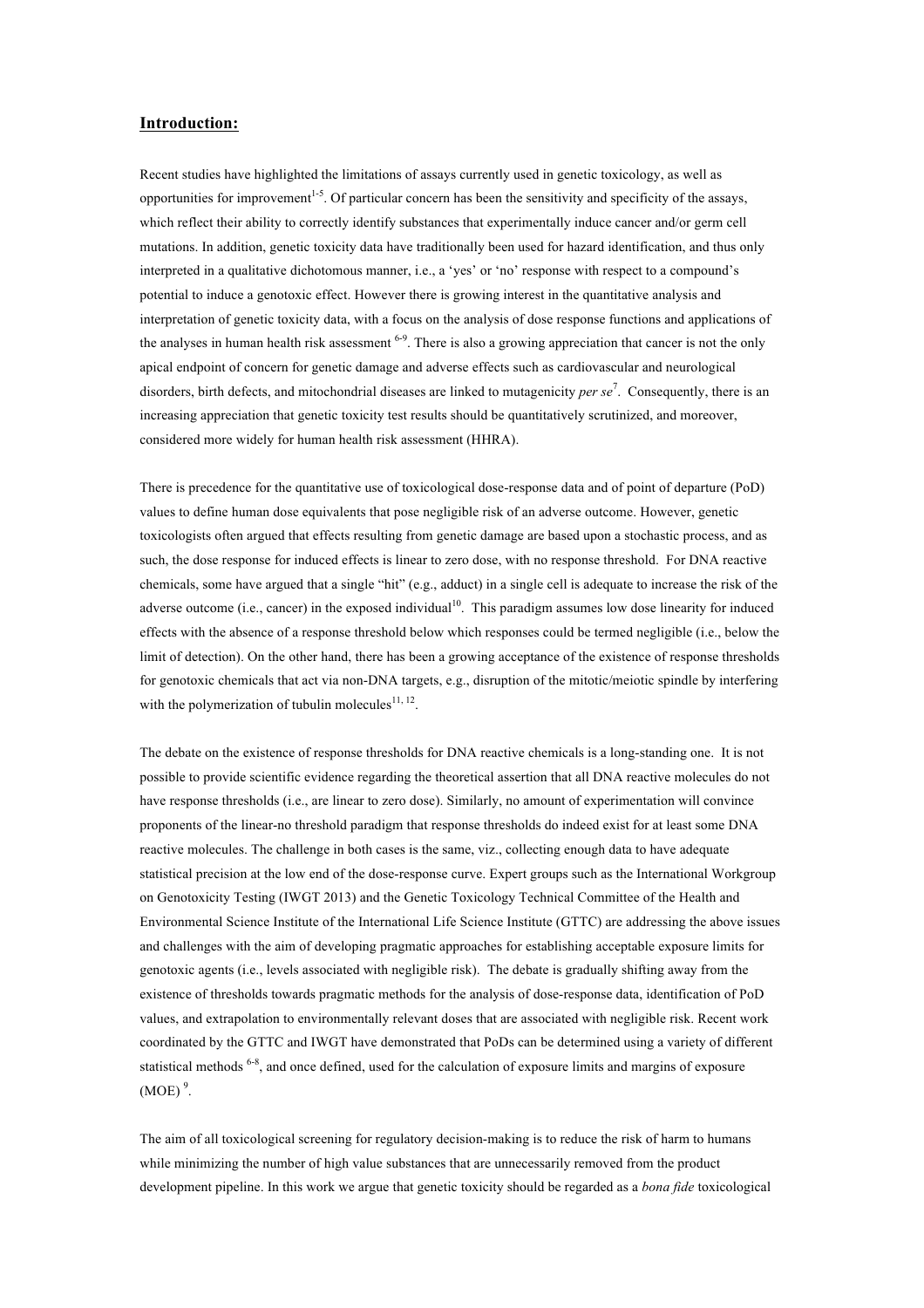endpoint, and as such, genetic toxicity screening and quantitative dose-response analyses should be designed to permit an analogously pragmatic, yet protective approach to substance screening. Moreover, novel experimental and data analysis methods should strive to minimise the use of experimental animals. It is our contention that pragmatic effective and protective genetic toxicity screening can be achieved through a combination of new techniques in genetic toxicology, along with quantitative dose-response analyses and the attendant extrapolations for HHRA.

### **New Developments in Experimental Approaches:**

Reliable determinations of PoD values require more data than that routinely generated during the screening of new and existing test articles. This can be a challenge since many mammalian genetic toxicity studies currently tend to include only 3 treatment groups because the generation and collection for mutation and cytogenetic damage data can be very labour intensive. The utility of high-throughput, high-content and high-precision approaches has begun to overcome some of these limitations, and several emerging methods are ideally suited to generating the data required to adequately define dose response relationships and determine PoD values. Some of the most promising methods employ flow cytometry to enumerate *in vitro* and *in vivo* cytogenetic damage and gene mutation events. Assays that employ flow cytometry methods have benefitted both from miniaturisation and high throughput automation; these permit rapid, effective scoring of large numbers of cells and concomitant improvements in the precision of the response metric (e.g., frequency of cytogenetic damage in red blood cells). The dramatic increase in the number of cells that can be readily scored, relative to older manual scoring methods, improves statistical precision and the ability to define PoD values. With respect to *in vivo* studies, improved flexibility and the ability to integrate numerous toxicological endpoints into a single study has been recognised as a significant advantage that can contribute to the 3R's, i.e., replace, reduce and refine the use of experimental animals for toxicity assessment. For example, using different dyes, flow cytometry based methods now readily allow multiplexing of endpoints such as cell viability, gene mutation, and cytogenetic damage without the need for sacrifice of animals at each time point. Automated digital image analysis is also very promising, with systems such as Metafer™ (MetaSystems™, Zeiss™), In cell analyser™ (GE Healthcare™) and others providing platforms for automated or semi-automated slide-based cytogenetic analyses. These platforms enumerate the frequency of specific cellular characteristics that are identified based on software-specific cellular image classifiers.

Flow-based approaches have now become the preferred method for the *in vivo* micronucleus (MN) assay to assess cytogenetic damage in experimental animals. There are also *in vitro* versions of the MN assay, such as the Microflow<sup>™</sup> (Litron, USA), which differs from that used previously <sup>12</sup>, mainly through the addition of a cell lysis step. The Microflow™ system was recently used to elegantly characterise dose response functions for MN induction for a variety of agents<sup>13</sup>. In addition, there is a new semi-automated method (Metafer™) recently developed for the enumeration of MN frequency in cultured cells (**Figure 1**). In **Table 1** we summarise some of the advantages that the two aforementioned *in vitro* approaches have for dose response analysis, relative to traditional manual scoring, some preliminary data generated using the model chromosome breaking agent methyl methanesulfonate (MMS) (**Table 1**).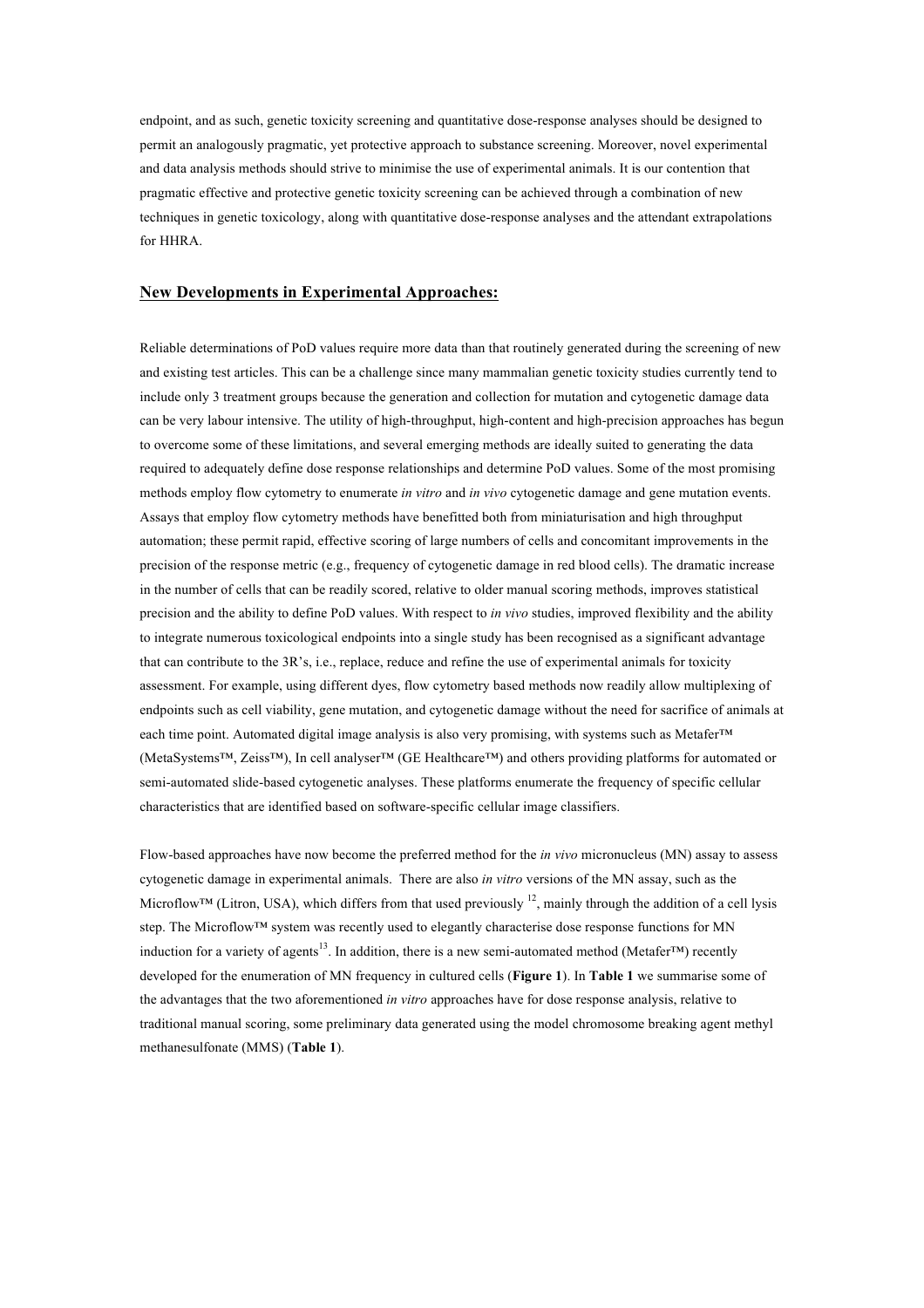

**Figure 1**: Overview of experimental protocols for two automated versions of the *in vitro* MN assay. The schematic on the right illustrates the use of the Metafer system for slide-based image analysis. The schematic on the left illustrates the use of Microflow™ kits available from Litron Laboratories (Rochester, NY, USA). Gating images from http://litronlabs.com/in\_vitro\_micronucleus.html).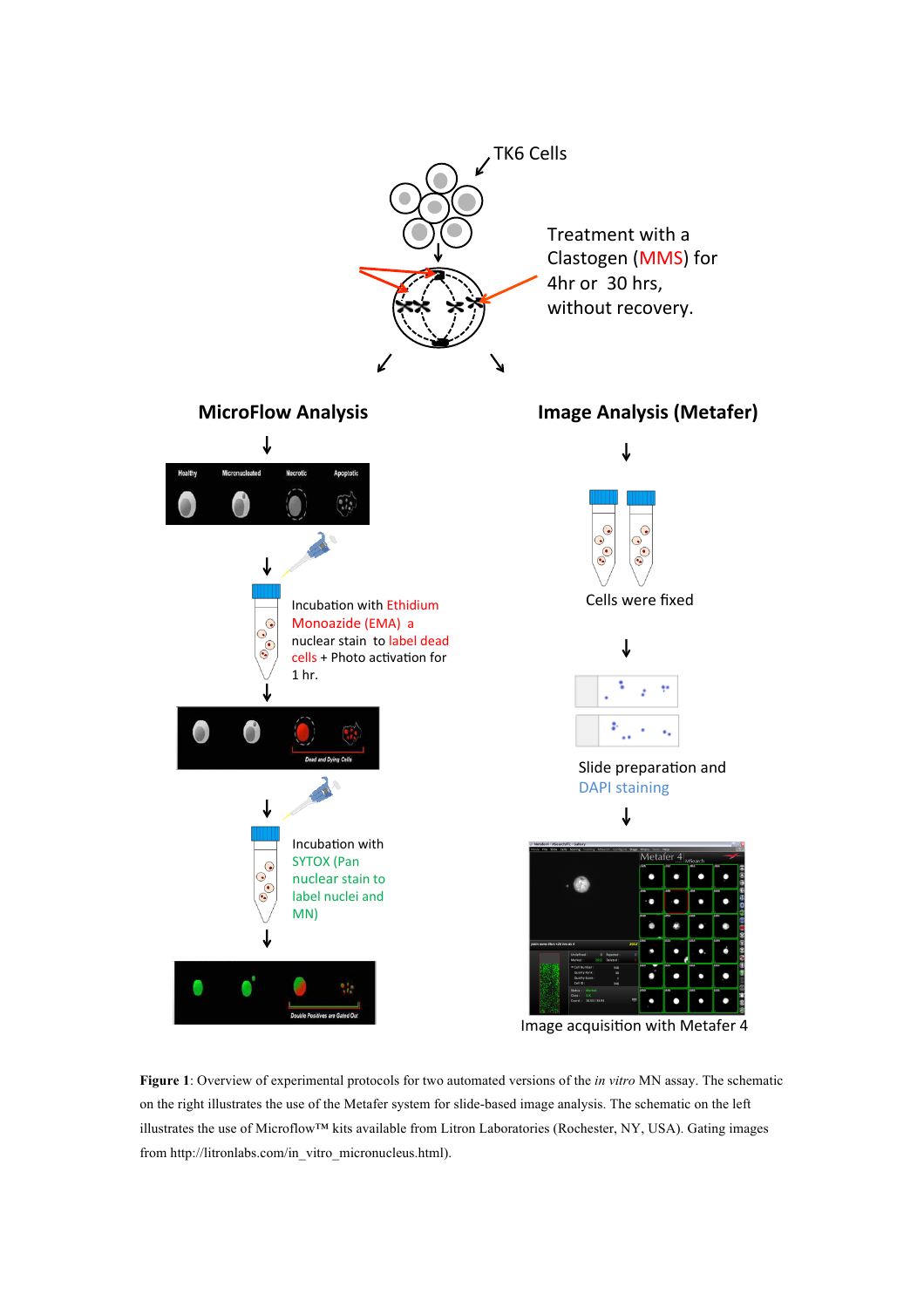

**Figure 2**: Induction of micronucleus formation in TK6 cells following treatment with MMS. 10,000 events were scored using the MicroFlow<sup>TM</sup> method following 30hours treatment (crosses  $+$  Green line), 4000 mono nucleated cells were scored with the Metafer system following 30hours treatment (triangles + Red line), and 6,000 mono nucleated cells were scored manually following 4hours treatment and 26 hours recovery (circles + Black line). PROAST version 50.3 was used for BMD (benchmark dose) analysis, with BMD<sub>10</sub> (CED), BMDL<sub>10</sub> (CEDL) and  $BMDU_{10}$  metrics presented in the figure. The three dose responses were analysed together with MN scoring method as the covariate. These data are previously unpublished.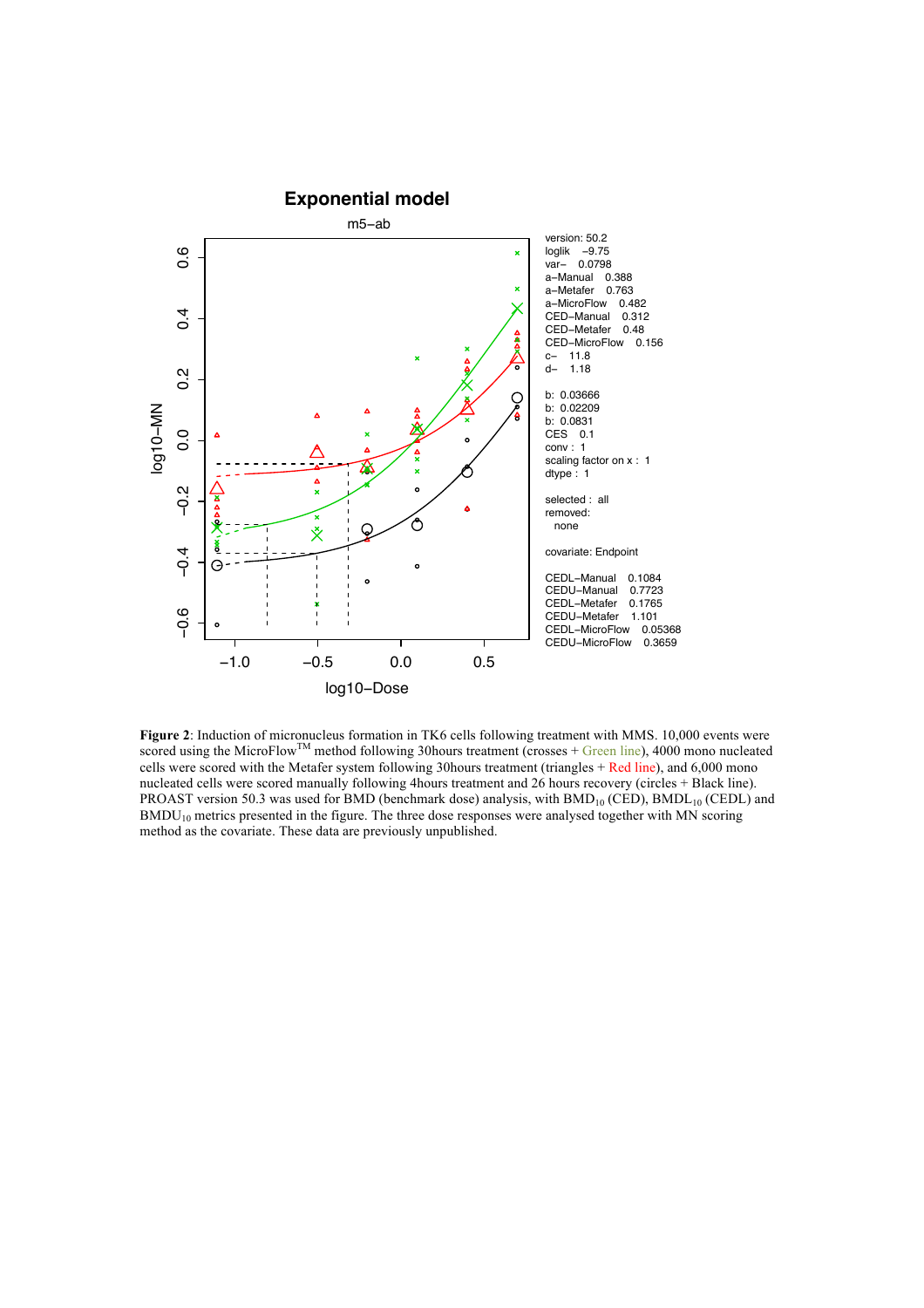**Table 1:** Table summarising the advantages and disadvantages of different *in vitro* micronucleus protocols for dose-response analysis and point of departure (PoD) determination.

| MN scoring<br>approach         | Scoring<br>platform                      | Advantages <sup>1</sup>                                                                                                                                 | Disadvantages                                                                                                                                                                       |  |  |
|--------------------------------|------------------------------------------|---------------------------------------------------------------------------------------------------------------------------------------------------------|-------------------------------------------------------------------------------------------------------------------------------------------------------------------------------------|--|--|
| Microscopy -<br>Image analysis | Manual Scoring                           | Simple, economical<br>and adaptable<br>Stained slides can be<br>stored for re-analysis                                                                  | Laborious and time<br>consuming<br>1,000 cells scored requires<br>$>15$ minutes.                                                                                                    |  |  |
|                                | Semi-automated<br>Metafer Scoring        | High-content, high-<br>throughput and high-<br>precision<br>Images of nuclei and<br>$\bullet$<br>MN can be stored for<br>re-assessment by<br>technician | 4,000 cells can be scored in<br>$\bullet$<br>10 minutes.<br>Automated binucleate<br>frequency scoring for<br>proliferation index requires<br>an additional 20 minutes<br>per slide. |  |  |
| Flow cytometry                 | Fully-automated<br>MicroFlow™<br>Scoring | High-content, high-<br>throughput and high-<br>precision<br>Permits endpoint<br>٠<br>multiplexing<br>10,000 events scored<br>in 1-2 minutes.            | Cell lysis step removes<br>٠<br>ability for re-assessment of<br>stored samples<br>Over-scoring due to multi-<br>٠<br>MN cells or multi-nucleated<br>cells with MN.                  |  |  |

<sup>1</sup>High-content - many events can be scored in a short period of time from a single sample. High-throughput - many samples can be assessed in a short period of time. High-precision - highly precise measurements can be taken. Multiplexing - different endpoints can be combined and analysed simultaneously or in sequence. MN micronucleus.

Another high-throughput and high-precision genotoxicity assessment tool is the *in vivo Pig-a* assay, which indirectly measures mutation frequency at the *Pig-a* locus via flow cytometric determination of the loss of a GPIanchored surface antigen. The X-linked phosphatidylinositol glycan-class A (i.e., *Pig-a*) gene has been used as a reporter for induction of somatic cell mutations using flow cytometric analysis to determine the frequency of cells that express glycosylphosphatidylinositol (GPI) anchored protein(s) on their surface 14. Flow cytometric analysis uses fluorescent antibodies against GPI-anchored cell surface markers, such as CD59, to discriminate between wild-type (i.e., anchor-proficient) and mutant phenotype (i.e., anchor deficient) cells <sup>15-22</sup>. Although this assay is currently only carried out in blood to assess the mutagenic effects in haematopoietic tissue, it does provide an excellent means to defining PoDs for genotoxicants without the need to sacrifice the experimental animals. Therefore the endpoint can readily be multiplexed, and time course analyses can also be incorporated into genotoxicity assessments. The ability to apply the *Pig-a* mutant phenotype scoring principle to other tissues would constitute a major improvement to this assay; moreover, an *in vitro* version of the assay could offer high-content, high-throughput, high-precision multiplex capabilities for genetic toxicity screening in cultured mammalian cells. The latter could dramatically reduce time and cost relative to currently available assays (i.e., mutation induction at *TK* and *HPRT* loci) 23-26.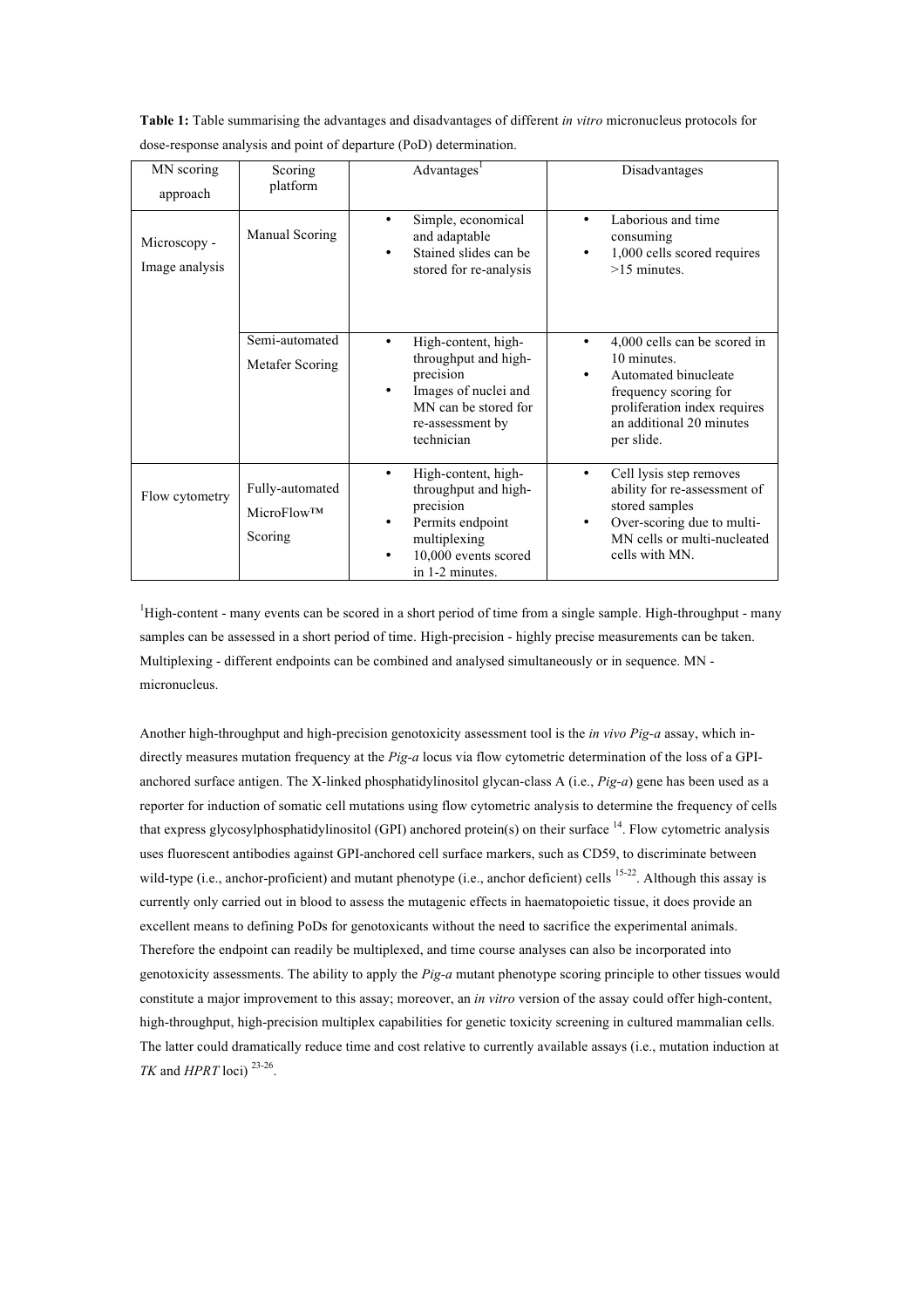#### **New Developments in Data Analysis:**

The aforementioned *in vitro* approaches must have high sensitivity and specificity to accurately identify *in vivo* mutagens that would be highlighted for concern and control in an HHRA context<sup>27-29</sup>. This has already been realised in the cosmetics industry following EU directives that prohibit animal testing 30. A reduction in animal numbers can also be achieved through improved statistical analysis, such as benchmark dose (BMD) modelling for *in vivo* PoD assessment<sup>7</sup>, in this case leading to less than half the number of animals being needed to accurately define a PoD metric, as compared to other methods. A refinement of animal tests is also achievable since increased recognition of genetic toxicity as *bona fide* toxicological endpoints, and the use of BMD approaches to define genotoxicity PoD values, do not necessitate treatment at the maximum tolerated doses that are most likely to elicit animal suffering. Furthermore, the BMD can reduce the number of misleading results. Slob and Setzer (2014) discuss a novel approach, in which data sets are combined. This reduces the impact of outliers and the chance of misleading results, while resulting in more statistical precision, in particular smaller confidence intervals for BMDs that are used as measures of genotoxic potency. This methodology was successfully applied to data sets from the NTP-FDA database <sup>31</sup>.

The BMD is the dose that elicits a pre-specified change in response (i.e., the Benchmark Response or Critical Effect Size), and it is determined by fitting dose-response models to the data and subsequently interpolating for the desired response level<sup>7, 8</sup>. The pre-specified change may be in terms of percentage change in mean response relative to the mean background, or in terms of statistical distance beyond the background response (i.e., one standard deviation)<sup>7</sup>. The BMD approach generally includes calculation of a confidence interval around the BMD value, with the BMDL being the lower bound of the confidence interval (CI). This value, when properly adjusted, can serve as the PoD in chemical risk assessment. BMD values based on fixed percentage increases (i.e., BMDL 10% or BMDL10) are the most appropriate potency metrics for investigating empirical relationships across endpoints (e.g., *in vivo* clastogenicity versus carcinogenicity). Such relationships, which have recently been published and promoted by Hernandez and colleagues<sup>9, 31</sup>, permit more effective use of current and forthcoming genetic toxicity data for HHRA and regulatory decision-making, thus permitting the realisation of the assertions outlined in the introduction of this work.

Among the most comprehensive genetic toxicity studies to date, which employed the aforementioned highthroughput and high-precision techniques along with optimised study design and data analyses, is that of Cao et al (2014). This group enumerated *Pig-a* mutant frequency (MF) in haematopoietic tissue in the same EMS-treated animals analysed for transgene mutant frequency (i.e., *gpt*) and MN frequency. The work complements an earlier study on EMS *in vivo* genotoxicity 32-35, and confirms the similarity of manually-determined MN frequency values for haematopoietic tissue and transgene mutant frequency( i.e., *lacZ*) in selected tissues; and moreover, confirms the utility of the flow-derived *Pig-a* mutant frequency values presented by Cao et al (2014).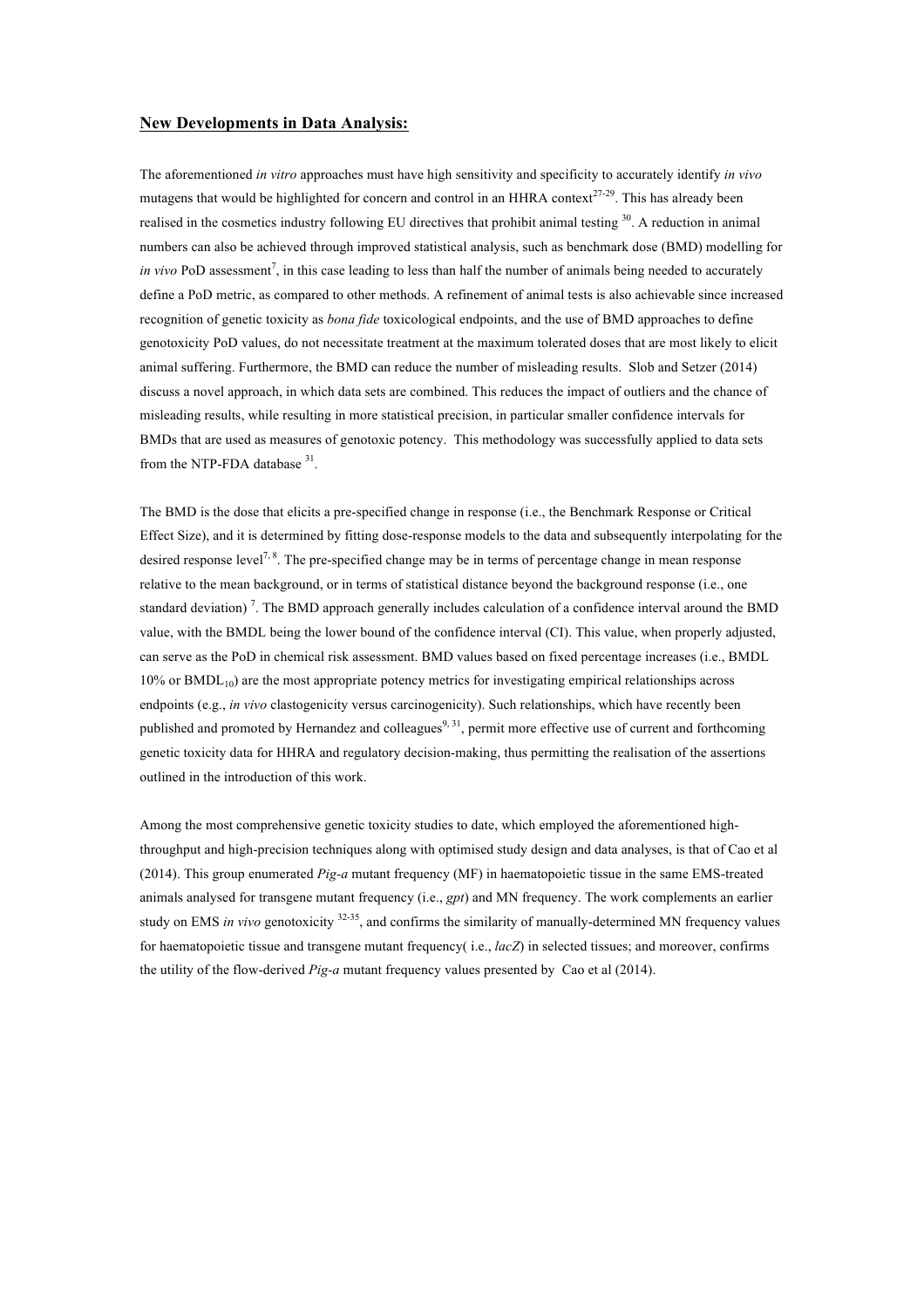Table 2: BMDL<sub>10</sub> metrics calculated from published *in vivo* genetic toxicology dose-responses for three potent alkylating agents 7, 36 with focus on high-throughput and high-precision approaches. The PoD metrics were used to define reference doses (RfDs) for the human population using allometric dose scaling factors of 0.081 for mouse to human, and 0.16 for rat, and an additional uncertainty factor of 100 for inter- and intraspecies differences in sensitivity <sup>37</sup> 38. For example, for EMS *gpt*-delta MF in spleen, (0.35x0.081x60)/100 = mg/day. BMS, Bristol Myers Squibb data presented in Johnson et al (2014); citations for other data sets from which the  $BMDL_{10}s$  were derived 34, 36, 39, 40; PCE - Polychromatic Erythrocytes. RET - Reticulotytes. RBC - Red Blood Cells. ; SI - Small intestine. NoDR - No significant dose response. MF - Mutant Frequency. MN - Micronucleus.

| Substance   | Species | Scoring   | Tissue             | Study                | $BMDL_{10}$ | <b>RfDs</b>       |
|-------------|---------|-----------|--------------------|----------------------|-------------|-------------------|
|             |         | method    |                    |                      | mg/kg       | $(\mu g/day)$     |
| ${\rm EMS}$ | Mouse   | Manual    | Most sensitive     | $Gpt$ MF $-$         | 0.35        | 17.01             |
|             |         |           | tissue, Spleen     | Cao et al (2014)     |             |                   |
| <b>EMS</b>  | Mouse   | Manual    | <b>Bone Marrow</b> | $Gpt$ MF $-$         | 0.37        | 17.98             |
|             |         |           |                    | Cao et al (2014)     |             |                   |
| ${\rm EMS}$ | Mouse   | Flow      | Peripheral         | $Pig-a MF$ Day 29 -  | 1.18        | 57.35             |
|             |         |           | blood, RET         | Cao et al (2014)     |             |                   |
| ${\rm EMS}$ | Mouse   | Flow      | Peripheral         | $MN$ Day $13 -$      | 6.79        | 329.99            |
|             |         |           | blood              | Cao et al (2014)     |             |                   |
| <b>EMS</b>  | Mouse   | Flow      | Peripheral         | $MN$ Day 29 -        | 8.26        | 401.44            |
|             |         |           | blood              | Cao et al (2014)     |             |                   |
| <b>EMS</b>  | Mouse   | Manual    | <b>Bone Marrow</b> | LacZ MF - Gocke      | 9.29        | 451.49            |
|             |         |           |                    | & Wall (2009)        |             |                   |
|             |         |           |                    |                      |             |                   |
| <b>ENU</b>  | Mouse   | Manual    | Most sensitive     | $Dlb$ MF $-$         | 0.09        | 4.37              |
|             |         |           | tissue, SI         | VanDelft (1998)      |             |                   |
| ${\rm ENU}$ | Mouse   | Flow      | Peripheral         | Pig-a MF Day $29 -$  | 0.12        | 5.83              |
|             |         |           | blood, RBC         | <b>Bhalli</b> (2011) |             |                   |
| ${\rm ENU}$ | Mouse   | Flow      | Peripheral         | $MN -$               | 1.36        | 66.10             |
|             |         |           | blood, PCE         | <b>Bhalli</b> (2011) |             |                   |
|             |         |           |                    |                      |             |                   |
| <b>MNU</b>  | Mouse   | Manual    | Most sensitive     | $H$ prt MF $-$       | 2.06        | 100.12            |
|             |         |           | tissue, Spleen     | Monroe (1998)        |             |                   |
| <b>MNU</b>  | Rat     | Flow      | Peripheral         | Pig-a MF Day $4-$    | <b>NoDR</b> | <b>NoDR</b>       |
|             |         | cytometry | blood, RBC         | <b>BMS</b>           |             |                   |
| <b>MNU</b>  | Rat     | Flow      | Peripheral         | Pig-a MF Day $15 -$  | 0.2         | 19.20             |
|             |         | cytometry | blood, RBC         | <b>BMS</b>           |             |                   |
| <b>MNU</b>  | Rat     | Flow      | Peripheral         | Pig-a MF Day 29 -    | 0.015       | 1.44              |
|             |         | cytometry | blood, RBC         | <b>BMS</b>           |             |                   |
| <b>MNU</b>  | Rat     | Flow      | Peripheral         | Pig-a MF Day $4-$    | <b>NoDR</b> | <b>NoDR</b>       |
|             |         | cytometry | blood, RET         | <b>BMS</b>           |             |                   |
| <b>MNU</b>  | Rat     | Flow      | Peripheral         | Pig-a MF Day $15 -$  | 0.1         | 9.60              |
|             |         | cytometry | blood, RET         | <b>BMS</b>           |             |                   |
| <b>MNU</b>  | Rat     | Flow      | Peripheral         | Pig-a MF Day $29 -$  | 0.0007      | $\overline{0.07}$ |
|             |         | cytometry | blood, RET         | <b>BMS</b>           |             |                   |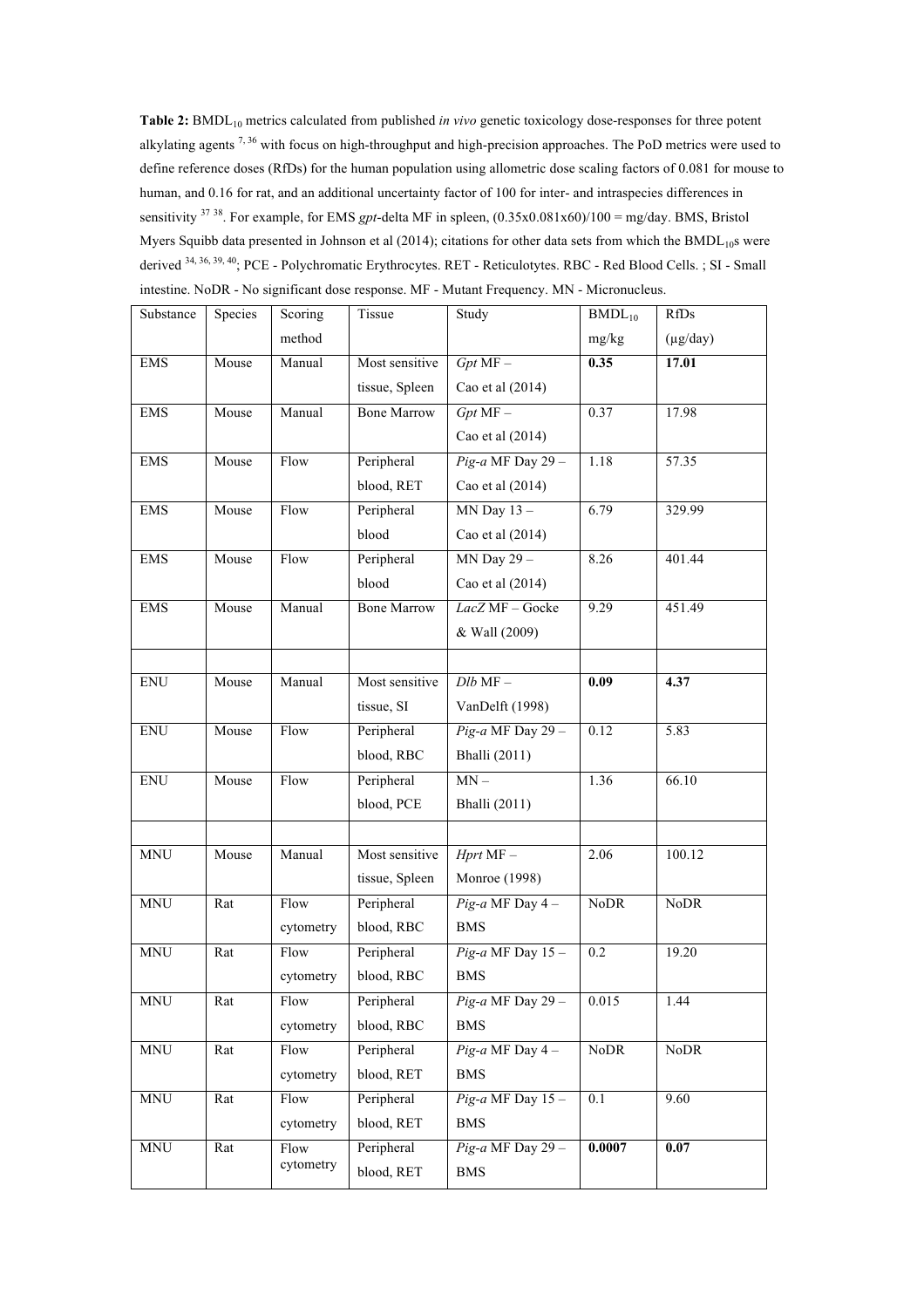As illustrated in the recent work by Johnson et al (2014), suitably adjusted genetic toxicity PoD values can be used to establish exposure limits such as an RfD (Reference Dose). For example, allometric scaling can be employed to convert rodent (i.e., rat or mouse) PoD values to human equivalents, and these values can then be suitably adjusted using the appropriate uncertainty/safety factors (e.g., 10 for inter-individual human variability and 10 for animalto-human extrapolation). **Table 2** shows PoD values for 3 potent alkylating agents (i.e., EMS, ENU and MNU), defined using non-linear dose response models and the BMD method, and the RfD values calculated from the *in vivo* genetic toxicity  $BMDL_{10}$  values<sup>7</sup>. These metrics are in the same order of magnitude as the  $104\mu$ g/day permitted daily exposure (PDE) value for EMS derived by Roche following the Viracept contamination incident 41. We acknowledge that some jurisdictions may employ different methods and adjustment/safety factors to determine human exposure limit values (e.g., RfD, PDE, TDI, ADI, etc), particularly for different types of agents (i.e., substances in food versus therapeutic products versus industrial chemicals, etc.). Moreover, it is important to note that tissue restrictions for some of the assessment endpoints (e.g., *Pig-a* mutant frequency in haematopoietic tissue) may be problematic, for example, for ingested substances that are not systemically distributed  $^{7,36}$ . Therefore, the PoD metrics and resulting RfDs shown may in fact be higher than those that would be obtained for target tissues collected from the same animals.

Other factors such as rodent strain, route of administration and sampling time can also affect the PoD value. For example, the EMS data presented in **Table 2** shows a BMDL<sub>10</sub> for *gpt* MF in bone marrow of 0.37 mg/kg/day (i.e., *gpt* delta mouse model) and a BMDL<sub>10</sub> for *LacZ* MF in bone marrow of 9.29 mg/kg/day (i.e., MutaMouse model). In addition, the data from <sup>7</sup>, which investigated *Pig-a* MF in rat RBCs and RETs following MNU exposures for 4, 15 or 29 days, suggest that the PoD value shifts to lower doses with increased exposure duration, presumably due to mutation fixation and cell transit and turnover in peripheral blood  $\frac{7}{1}$ . However, when these data were reanalysed together with time as the covariate, the statistical precision was increased and this trend was no longer observed (**Figure 3**). This type of covariate analysis has the advantage of utilising dose-response information from related experiments to provide increased statistical precision by maximising the degrees of freedom and minimizing doseresponse aberrations. Moreover, the main advantage of the analyses used for generating **Figure 3** was that in Day 15 for RETs in particular, there were outliers that caused a sudden stepped increase in dose response, which was smoothed out when using the covariate approach. Using a BMD approach, a BMDL $_{10}$  metric could be defined for Day 4 along with an infinite upper bound  $(BMDU_{10}$ , or  $CEDU_{10}$ , and this is much more useful information than that of 'no effect', as resulting from pairwise testing. After all, effects cannot be excluded had higher doses been applied, and this is reflected by the BMDL: below that dose the effect will be smaller than 10%, but it remains uncertain what would happen at higher doses. Covariate analysis was also used in generating **Figure 2**, where it provided extra information showing that the Microflow™ dose response had a greater gradient and maximum foldchange compared to the other 2 approaches, which was possibly due to over-scoring of cells. Moreover, the BMD metrics were derived using the same model for each, which therefore provides a more accurate comparison between systems with less variables (parameters) being changed<sup>42</sup>.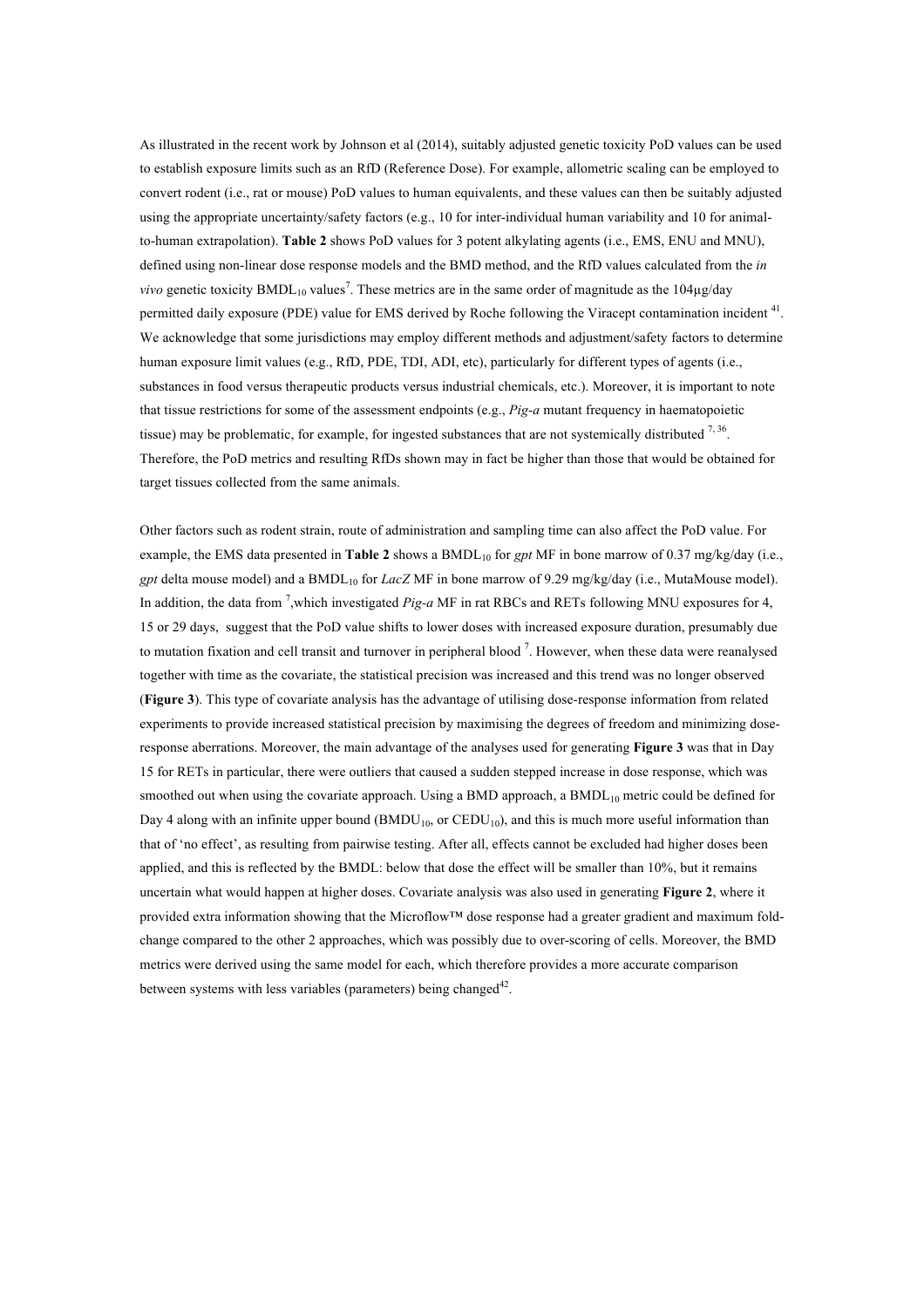

**Figure 3:** *Pig-a* mutant frequency dose responses from (a) RBC and (b) RET cells derived from rats following exposure to MNU, with sampling times at Day 4 (circles, Black line), 15 (triangles, Red line) and 29 (crosses, Green line). PROAST version 50.3 was used for the benchmark dose analysis, with  $BMD_{10}$  (CED),  $BMD_{10}$ (CEDL) and BMDU<sub>10</sub> metrics presented in the figure. The three dose responses were analysed together with *Pig-a* scoring method as the covariate. These data were analysed previously using other PoD approaches <sup>38</sup>.

This covariate approach was also used by researchers at the RIVM (National Institute for Public Health and the Environment, Utrecht) to examine empirical relationships between genotoxic potency and carcinogenic potency 31, 43-46 (**Figure 4**). Two proof-of–principle analyses have been performed: in the first, a positive correlation was observed between the lowest BMD from *in vivo* genotoxicity tests (MN and transgenic gene mutation) and the tissue-matched carcinogenicity BMD for 18 compounds; in the second, a positive correlation was observed between the BMDs from the *in vivo* MN and BMDs from malignant tumors in 26 compounds. The later correlation was recently used by the RIVM in a risk assessment of an impurity in animal feed, for which an *in vivo* MN test had been carried out but no cancer study was available. This case illustrates the potential of using the potency correlation between *in vivo* MN BMDs and cancer BMDs. Based on the MN test for the impurity, the  $BMD_{10}$  for cancer was predicted to lie in a range of 11-2000 mg/kg bw/day, and the lower bound of this range could be considered as a  $BMDL<sub>10</sub>$  for cancer, which in this case may be considered as quite conservative given the large uncertainty. Even then, it was found that the MOE for the calculated exposure was very high, and, together with the fact that exposure was only expected to occur for a short period of time, it could be concluded that cancer risk was negligible. Along with this novel way of deriving a predicted cancer BMDL, and its associated MOE, from *in vivo* MN data, MOE-type metrics can also be defined directly from the genetic toxicity PoDs themselves 7- 9 . This latter approach constitutes a significant departure from the "cancer-centric" approach that currently forms the basis of most HHRAs, and concomitant regulatory decisions, of genotoxic agents. As already noted, once a "no reason for concern" MOE has been defined, chemical evaluators can use genetic toxicity BMD-derived exposure limits (e.g., RfD) for HHRA. For the approach based solely genetic toxicity endpoints, there is still a need to identify and justify the appropriate tissue, endpoint, study design and PoD metric<sup>8</sup>, and moreover, the MOE that indicates "no reason for concern". Nevertheless, the aforementioned studies and the approaches described herein provide the foundation to start defining these factors.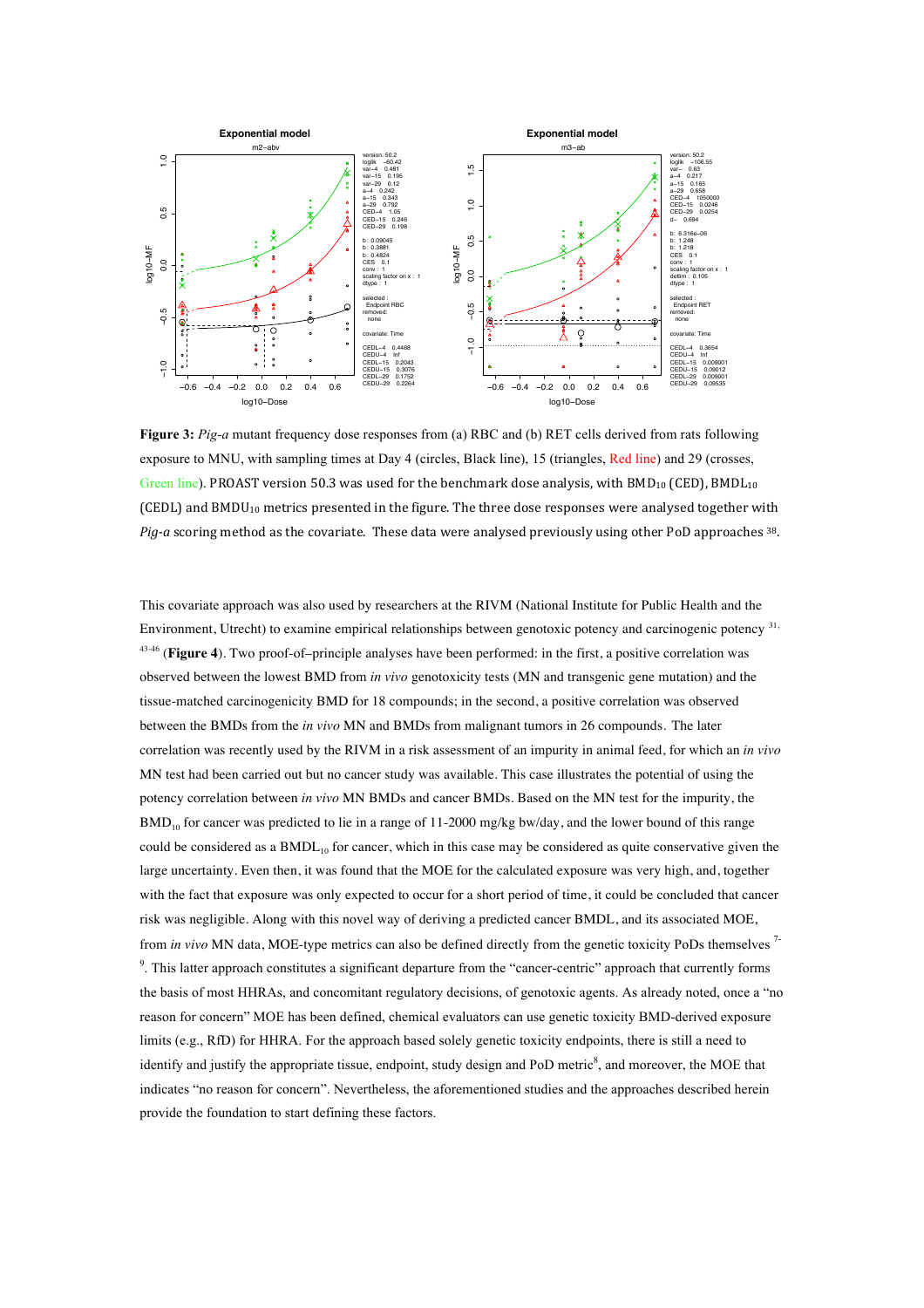

BMDL<sub>10</sub> dose - Endpoint A

**Figure 4:** Representation of a hypothetical potency correlation between BMDL<sub>10</sub> metrics for Endpoint A and BMDL10 metrics for Endpoint B across a range of different substances. The grey arrows show how a conservative  $BMDL_{10}$  dose for Endpoint B can be predicted from an experimentally derived  $BMDL_{10}$  from Endpoint A. The vertical distance between the dotted lines capturing the data points (x) reflect the hypothetical confidence interval as a function of the BMDL in endpoint A. Data points that would be far outside the dotted lines, i.e., in the upper left or lower right areas, may be considered as false positives or false negatives, respectively.

As part of recent collaborations involving the RIVM, Astra Zeneca and the US Food and Drug Administration (USFDA), we have also shown that BMD values from *in vitro* dose-response data correlate to *in vivo* MN BMD values in a similar manner to that illustrated in **Figure 4,** and these preliminary empirical correlations add to the growing body of *in vitro* to *in vivo* extrapolations (IVIVE) that are a cornerstone of *in vitro* only MOE values for HHRA <sup>47</sup> 48. In this proof-of-principle study, the applicability of using the *in vitro* micronucleus data from lymphoblastoid TK6 cells to derive cancer potency information was investigated with nineteen chemicals covering a very broad spectrum of modes of action and potencies. A clear correlation was observed between the BMDs from *in vitro* MN and BMDs for malignant tumours; as well as between BMDs from *in vitro* MN and *in vivo* MN. Although these results are very promising, some significant work remains to be completed before *in vitro* doseresponse data can reliably be used for HHRA, and risk assessments based on carcinogenicity will remain an important part of regulatory decision-making. For instance, extending the number of compounds, and further investigating issues with regards to metabolic activation.

As noted in our recent work, when defining a PoD for HHRA, the BMD permits greater accuracy while using less data than other approaches<sup>7</sup>. In addition, deviations from the ideal data requirements have less of an impact on the BMD metric relative to PoD values determined via pairwise comparisons of control groups and treated group (i.e., the NOGEL or No Observed Genotoxic Effect Level). Therefore, we support the use of the BMD approach for defining a permitted daily exposure (PDE) for drug impurities and residual solvents (i.e., ICH M7). The preference for BMD metrics is likely to be scrutinised by governmental regulatory authorities, particularly following of the recent publication by the quantitative analyses workgroups operating under the auspices of the GTTC and IWGT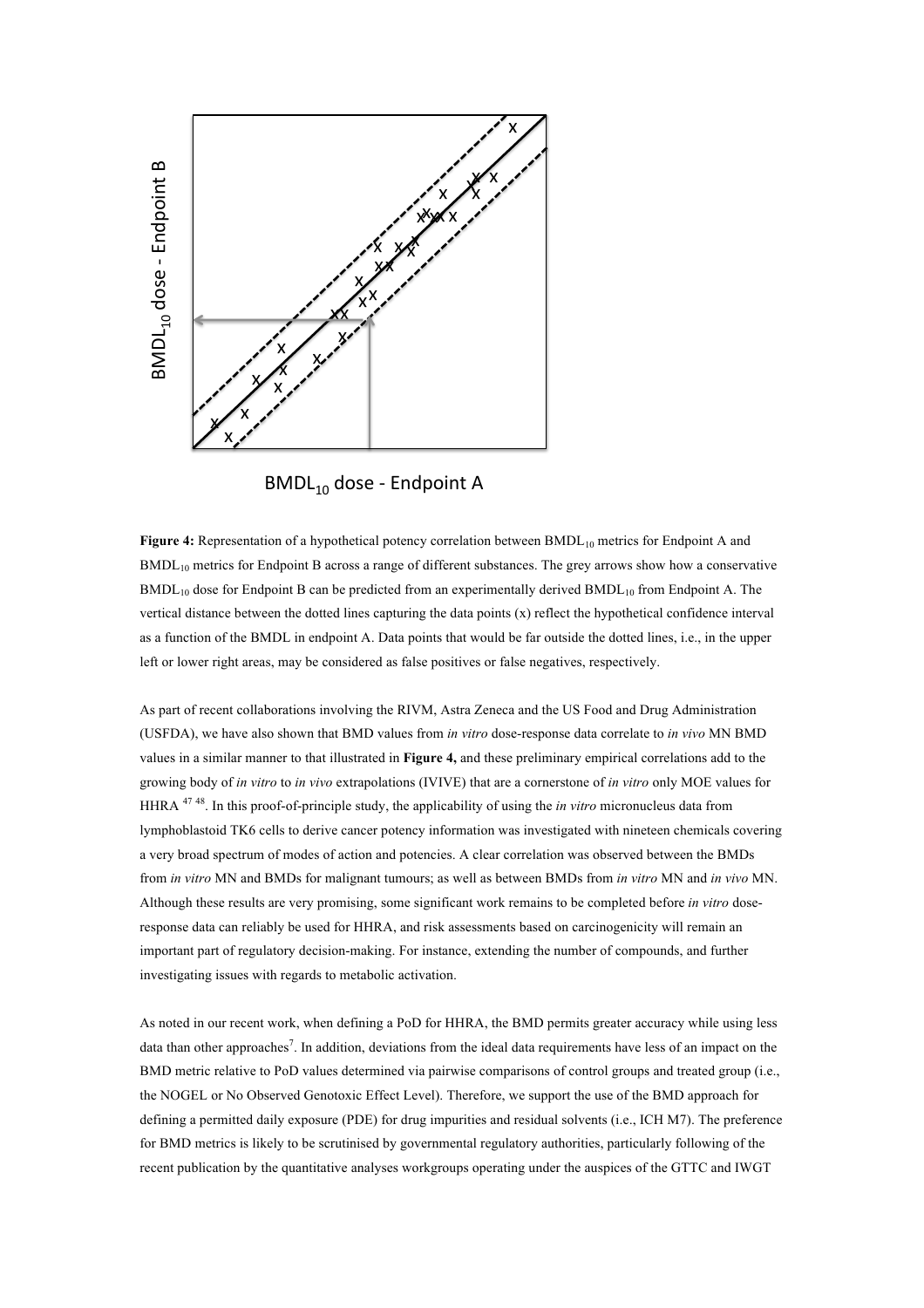2013<sup>6-9</sup>. It should also be noted that current efforts of the GTTC Quantitative Analysis Workgroup (QAW) are endeavouring to make the aforementioned statistical approaches more accessible through conference workshops, peer-reviewed articles, and user-friendly online versions of statistical tools used to define PoDs (i.e., http:// www.MutAIT.org).

### **Conclusions:**

PoDs derived from *in vivo* genetic toxicity tests can now be used on a case-by-case basis for HHRA, with significant implications for reducing the reliance on cancer bioassays. Once quantitative analysis of *in vivo* endpoints definitely demonstrates the utility of genetic toxicity for HHRA and regulatory decision-making, the regulatory community will be poised to genuinely consider the utility of *in vitro* data. The future holds promise for high-content, high-throughput, high-precision automated genetic toxicity testing both *in vitro* and *in vivo*, and data generated using novel approaches could be used in conjunction with other molecular indicators of chemicallyinduced events to identify PoDs for HHRA, and moreover, to employ suitable PoDs for the determination of exposure limits (e.g., PDEs for pharmaceutical impurities)<sup>47</sup>. Adoption of such approaches will permit more timely and cost-effective generation of the data required for regulatory decision-making while concomitantly permitting reductions in animal usage. Although many challenges remain, the experimental and analytical approaches discussed in this work offer a multitude of advantages for regulatory authorities as well as stakeholders.

#### **Acknowledgements:**

The authors would like to thank the HESI Genetic Toxicology Technical Committee for is intellectual support. Dr Andreas Zeller and Dr Melanie Guerard for their expert input. National Centre for the Replacement, Refinement and Reduction of Animals in Research (NC3Rs, contract number NC/K500033/1) provided funding for Dr. Johnson. Engineering and Physical Science Research Council and GlaxoSmithKline (EPSRC-GSK case studentship EP/J502248/1) provided funding for Ben Rees. Jatin Verma would like to thank Dr. Lila A. Lodha for providing his funding. Additional funding was provided by the government of Canada under the Chemicals Management Plan. We would like to acknowledge Litron laboratories for their gifts of the Microflow kits as well as expert input from Dr. Steve Bryce and colleagues during this work.

#### **References:**

- 1. K. L. Dearfield, V. Thybaud, M. C. Cimino, L. Custer, A. Czich, J. S. Harvey, S. Hester, J. H. Kim, D. Kirkland, D. D. Levy, E. Lorge, M. M. Moore, G. Ouedraogo-Arras, M. Schuler, W. Suter, K. Sweder, K. Tarlo, J. van Benthem, F. van Goethem and K. L. Witt, *Environ Mol Mutagen*, 2011, 52, 177-204.
- 2. P. Fowler, R. Smith, K. Smith, L. Jeffrey, J. Young, P. Carmichael, S. Pfuler, M. Aardema, W. Diembeck, R. Fautz, J. Harvey, N. Hewitt, A. Latil, G. Ouedraogo, K. Reisinger, M. K. Fairley and D. Kirkland, EEMS, 2010.
- 3. D. Kirkland, M. Aardema, L. Henderson and L. Muller, *Mutation Research/Genetic Toxicology and Environmental Mutagenesis*, 2005, **584**, 1-256.
- 4. D. Kirkland, P. Kasper, L. Muller, R. Corvi and G. Speit, *Mutation research*, 2008, **653**, 99-108.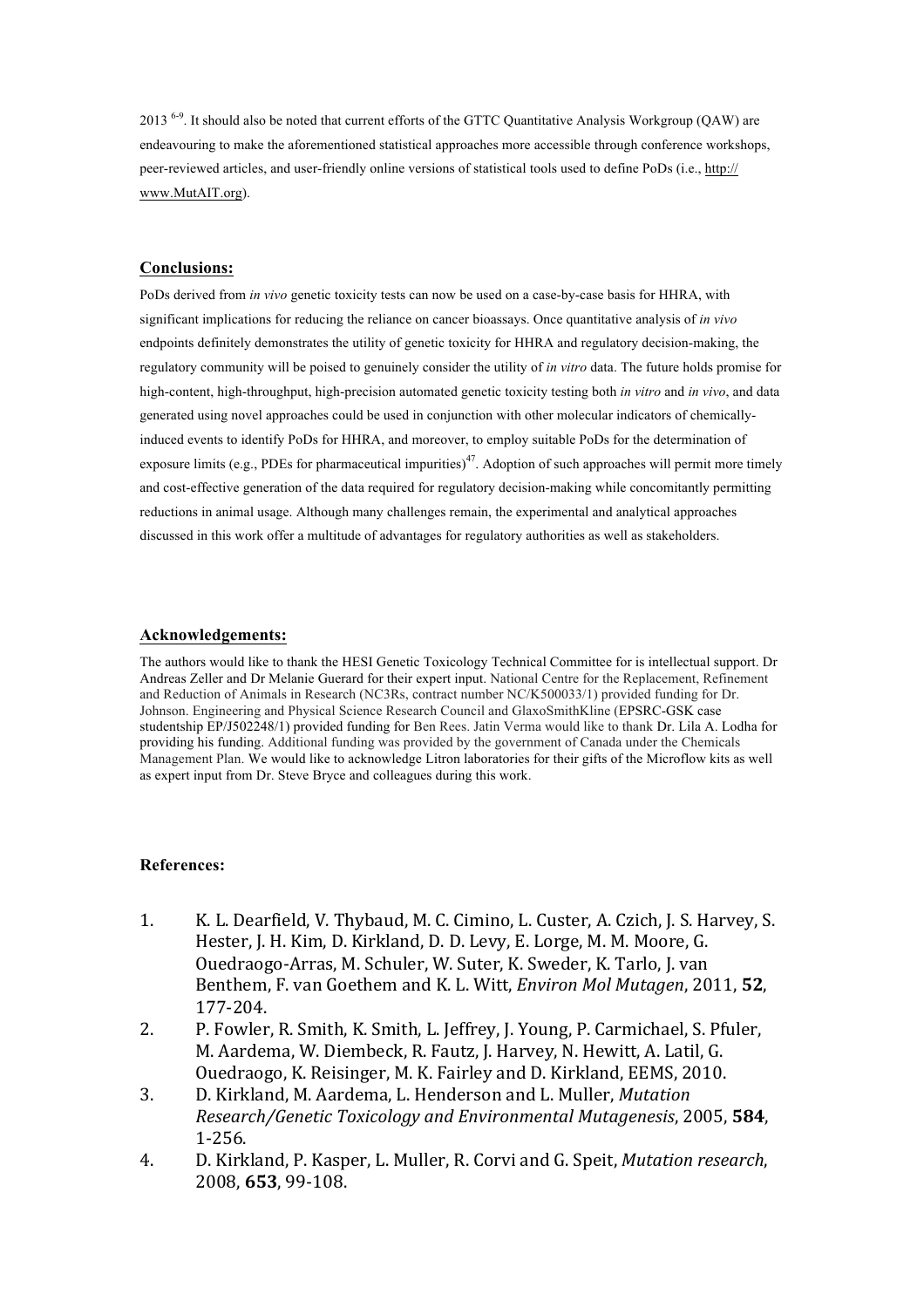- 5. D. Kirkland, S. Pfuhler, D. Tweats, M. Aardema, R. Corvi, F. Darroudi, A. Elhajouji, H. Glatt, P. Hastwell, M. Hayashi, P. Kasper, S. Kirchner, A. Lynch, D. Marzin, D. Maurici, J. R. Meunier, L. Muller, G. Nohynek, J. Parry, E. Parry, V. Thybaud, R. Tice, J. van Benthem, P. Vanparys and P. White, *Mutat Res*, 2007, **628**, 31-55.
- 6. B. B. Gollapudi, G. E. Johnson, L. G. Hernandez, L. H. Pottenger, K. L. Dearfield, A. M. Jeffrey, E. Julien, J. H. Kim, D. P. Lovell, J. T. Macgregor, M. M. Moore, J. van Benthem, P. A. White, E. Zeiger and V. Thybaud, *Environ Mol Mutagen*, 2013, **54**, 8-18.
- 7. G. E. Johnson, L. G. Soeteman-Hernandez, B. B. Gollapudi, O. G. Bodger, K. L. Dearfield, R. H. Heflich, J. G. Hixon, D. P. Lovell, J. T. Macgregor, L. H. Pottenger, C. M. Thompson, L. Abraham, V. Thybaud, J. Y. Tanir, E. Zeiger, J. van Benthem and P. A. White, *Environ Mol Mutagen*, 2014.
- 8. J. T. MacGregor, R. Frötschl, P. A. White, K. S. Crump, D. A. Eastmond, S. Fukushima, M. Guérard, M. Hayashi, L. G. Soeteman-Hernandez, T. Kasamatsu, D. Levy, T. Morita, L. Müller, R. Schoeny, M. J. Schuler, V. Thybaud and G. E. Johnson, *Mutation Research - Genetic Toxicology*, 2014, **10.1016/j.mrgentox.2014.09.011**.
- 9. J. T. MacGregor, R. Frötschl, P. A. White, K. S. Crump, D. A. Eastmond, S. Fukushima, M. Guérard, M. Hayashi, L. G. Soeteman-Hernandez, G. E. Johnson, T. Kasamatsu, D. Levy, T. Morita, L. Müller, R. Schoeny, M. J. Schuler and V. Thybaud, *Mutation Research - Genetic Toxicology*, 2014, *In* **press**.
- 10. M. Kirsch-Volders, M. Aardema and A. Elhajouji, *Mutat Res*, 2000, **464**, 3- 11.
- 11. A. Elhajouji, F. Tibaldi and M. Kirsch-Volders, *Mutagenesis*, 1997, 12, 133-140.
- 12. A. Elhajouji, P. Van Hummelen and M. Kirsch-Volders, *Environ Mol Mutagen, 1995, 26, 292-304.*
- 13. S. M. Bryce, S. L. Avlasevich, J. C. Bemis, S. Phonethepswath and S. D. Dertinger, *Mutat Res*, 2010, **703**, 191-199.
- 14. B. B. Gollapudi, A. M. Lynch, R. H. Heflich, S. D. Dertinger, V. N. Dobrovolsky, R. Froetschl, K. Horibata, M. O. Kenyon, T. Kimoto, D. P. Lovell, L. F. Stankowski Jr, P. A. White, K. L. Witt and J. Y. Tanir, *Mutation Research/Genetic Toxicology and Environmental Mutagenesis, 2014, DOI:* **10.1016/j.mrgentox.2014.09.007**.
- 15. S. D. Dertinger, S. M. Bryce, S. Phonethepswath and S. L. Avlasevich, *Mutat Res*, 2011, **721**, 163-170.
- 16. S. D. Dertinger and R. H. Heflich, *Environ Mol Mutagen*, 2011, **52**, 681-684.
- 17. S. D. Dertinger, S. Phonethepswath, D. Franklin, P. Weller, D. K. Torous, S. M. Bryce, S. Aylasevich, J. C. Bemis, O. Hyrien, J. Palis and J. T. MacGregor, *Toxicological sciences : an official journal of the Society of Toxicology, 2010,* **115**, 401-411.
- 18. S. D. Dertinger, S. Phonethepswath, P. Weller, S. Avlasevich, D. K. Torous, J. A. Mereness, S. M. Bryce, J. C. Bemis, S. Bell, S. Portugal, M. Aylott and J. T. MacGregor, *Environmental and Molecular Mutagenesis*, 2011, **52**, 748-755.
- 19. S. D. Dertinger, S. Phonethepswath, P. Weller, J. Nicolette, J. Murray, P. Sonders, H. W. Vohr, J. Shi, L. Krsmanovic, C. Gleason, L. Custer, A. Henwood, K. Sweder, L. F. Stankowski, Jr., D. J. Roberts, A. Giddings, J.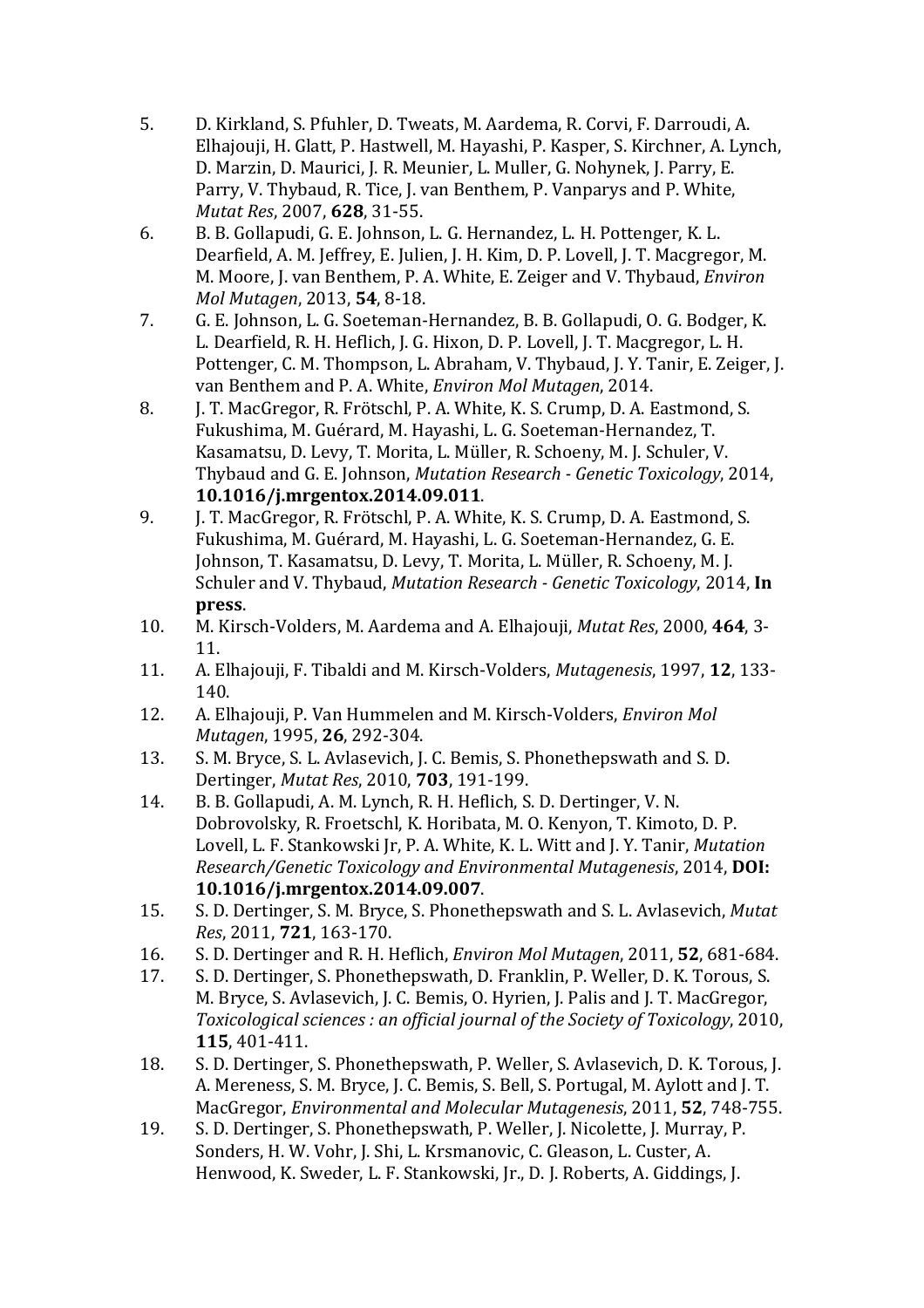Kenny, A. M. Lynch, C. Defrain, F. Nesslany, B. J. van der Leede, T. Van Doninck, A. Schuermans, K. Tanaka, Y. Hiwata, O. Tajima, E. Wilde, A. Elhajouji, W. C. Gunther, C. J. Thiffeault, T. J. Shutsky, R. D. Fiedler, T. Kimoto, J. A. Bhalli, R. H. Heflich and J. T. MacGregor, *Environ Mol Mutagen*, 2011, **52**, 690-698.

- 20. V. N. Dobrovolsky, S. Y. Boctor, N. C. Twaddle, D. R. Doerge, M. E. Bishop, M. G. Manjanatha, T. Kimoto, D. Miura, R. H. Heflich and S. A. Ferguson, *Environ Mol Mutagen*, 2010, **51**, 138-145.
- 21. V. N. Dobrovolsky, R. K. Elespuru, C. A. Bigger, T. W. Robison and R. H. Heflich, *Environ Mol Mutagen*, 2011, **52**, 784-794.
- 22. V. N. Dobrovolsky, R. H. Heflich and S. A. Ferguson, *Environ Mol Mutagen*, 2012, **53**, 440-450.
- 23. B. J. Rees, G. J. S. Jenkins, A. M. Lynch and G. E. Johnson, *Mutagenesis*, 2012, **27**, 789-816.
- 24. B. J. Rees, M. Tate, A. Lynch, C. Thornton, G. J. S. Jenkins, R. M. Walmsley and G. E. Johnson, 2014, p. In Prep.
- 25. B. J. Rees, G. Jenkins, A. Lynch, J. Kenny and G. E. Johnson, *Mutagenesis*, 2012, **27**, 103-137.
- 26. B. J. Rees, A. M. Giddings, D. Dertinger and A. M. Lynch, *Mutagenesis*, 2010, **25**, 631-658.
- 27. A. M. Lynch, J. C. Sasaki, R. Elespuru, D. Jacobson-Kram, V. Thybaud, M. De Boeck, M. J. Aardema, J. Aubrecht, R. D. Benz, S. D. Dertinger, G. R. Douglas, P. A. White, P. A. Escobar, A. Fornace, Ir., M. Honma, R. T. Naven, I. F. Rusling, R. H. Schiestl, R. M. Walmsley, E. Yamamura, J. van Benthem and J. H. Kim, *Environ Mol Mutagen*, 2011, **52**, 205-223.
- 28. J. T. MacGregor, ICEM/ EEMS Firenze-Italy, 2009.
- 29. V. Thybaud, M. Aardema, J. Clements, K. Dearfield, S. Galloway, M. Hayashi, D. Jacobson-Kram, D. Kirkland, J. T. MacGregor, D. Marzin, W. Ohvama, M. Schuler, H. Suzuki and E. Zeiger, *Mutation Research/Genetic Toxicology and Environmental Mutagenesis*, 2007, **627**, 41-58.
- 30. EU, in *Press release*, ed. europa.eu, http://europa.eu/rapid/pressrelease\_IP-13-210\_en.htm, 2013, vol. 2014, p. Press release outlining the EU ban.
- 31. L. G. Hernández, J. Van Benthem and W. Slob, *RIVM Report* 340700007/2012, 2012.
- 32. E. Gocke, M. Ballantyne, J. Whitwell and L. Muller, *Toxicology letters*, 2009, **190**, 286-297.
- 33. E. Gocke and L. Muller, *Mutat Res*, 2009, **678**, 101-107.
- 34. E. Gocke and M. Wall, *Toxicology letters*, 2009, **190**, 298-302.
- 35. L. Müller, E. Gocke, T. Lavé and T. Pfister, *Toxicol. Lett.*, 2009, **doi:10.1016/j.toxlet.2009.04.003**
- 36. X. Cao, R. A. Mittelstaedt, M. G. Pearce, B. C. Allen, L. G. Soeteman-Hernández, G. E. Johnson, C. A. H. Bigger and R. H. Heflich, *Environmental and Molecular Mutagenesis*, 2014, **55**, 385-399.
- 37. FDA, *U.S. Department of Health and Human Services Food and Drug* Administration Center for Drug Evaluation and Research (CDER), 2005.
- 38. G. E. Johnson, L. G. Soeteman-Hernandez, B. B. Gollapudi, O. G. Bodger, K. L. Dearfield, R. H. Heflich, J. G. Hixon, D. P. Lovell, J. T. MacGregor, L. H.